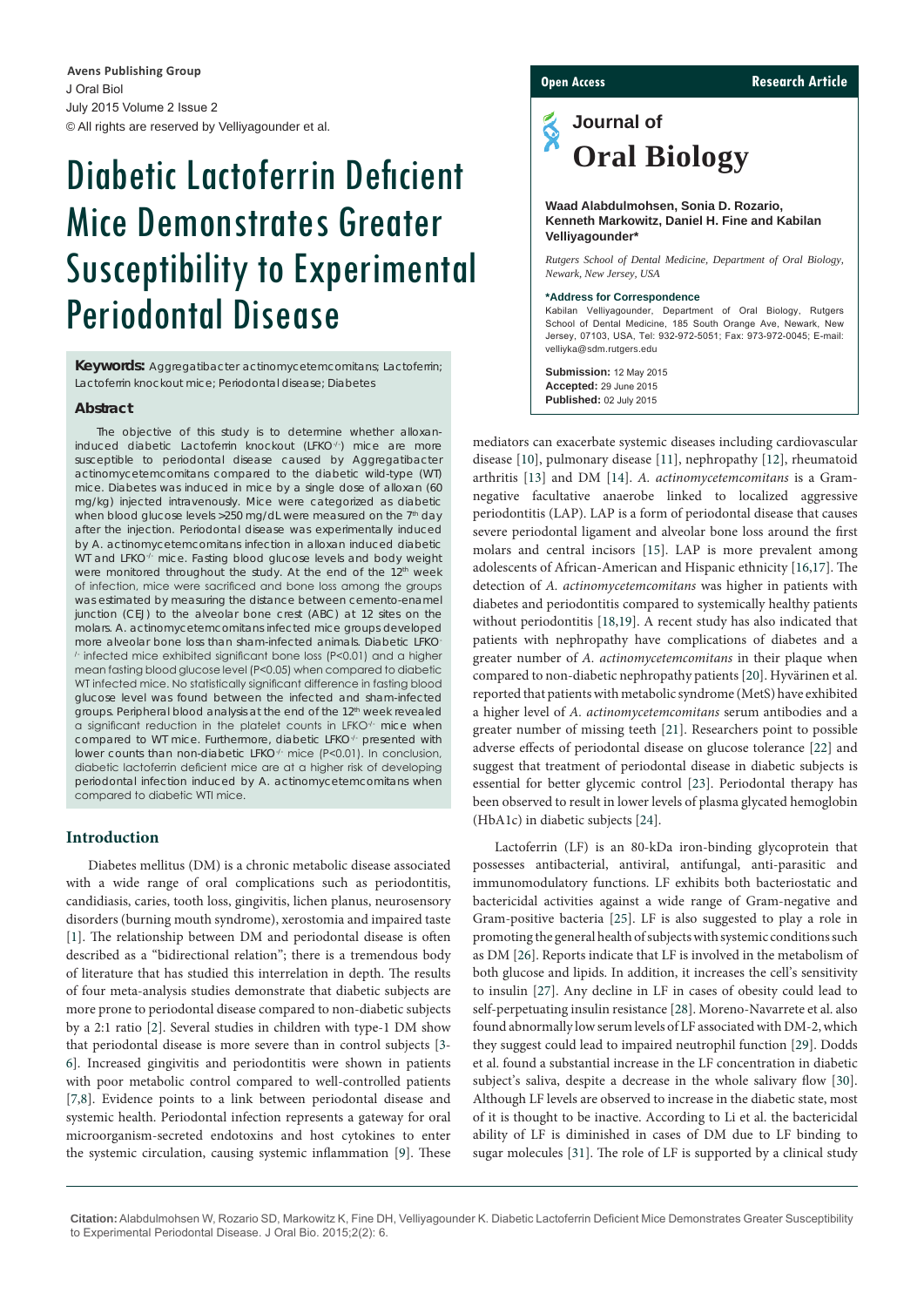#### ISSN: 2377-987X

where Talactoferrin has shown favorable results in treating diabetic neuropathic foot ulcer with minimal side effects [\[32\]](#page-5-0).

It has also been demonstrated that LF knockdown in human adipocytes led to a significant decrease in adipogenic, lipogenic and insulin signaling-related gene expression and a significant increase in the gene expression of inflammatory mediators [\[28](#page-4-18)]. Our studies demonstrated that Lactoferrin knockout (LFKO-/-) mice are more susceptible to *A. actinomycetemcomitans*-induced periodontal disease and bacteremia [[33](#page-5-1)[,34\]](#page-5-2), *S. mutans*-induced bacteremia [[35](#page-5-3)], and *C. albicans* induced oral candidiasis [[36](#page-5-4)] when compared to WT or LFKO-/- mice administered human LF.

In our previous study, we observed that LFKO<sup>-/-</sup> mice infected with *A. actinomycetemcomitans* tended to exhibit more alveolar bone destruction and proinflammatory cytokine secretion when compared to wild type *A. actinomycetemcomitans* infected (WTI) mice [[33](#page-5-1)]. Nonetheless, to the best of our knowledge, there is no study to date that has addressed the impact of LF absence in aggravating the inflammatory processes of periodontitis in diabetic mice. Based on our studies, as well as previous studies, we hypothesize that diabetic LFKO-/- mice are more susceptible to *A. actinomycetemcomitans*induced periodontitis compared to diabetic WT mice. The results of this study provide a better understanding of the role of LF in modulating the impact of hyperglycemia and controlling progression of periodontal disease in diabetics.

#### **Materials and Methods**

#### **Bacterial strains and preparation of inocula**

Spontaneous Rifampicin (Rif) resistant variants of a clinical *A. actinomycetemcomitans* isolate, CU1000 nalidixic acid (N) resistant strain were grown in 100 ml of *A. actinomycetemcomitans* growth medium (AAGM) containing 70 µg/ml Rif in tissue culture flasks for 2 days in a 37 °C incubator containing 10%  $\rm CO_2/90\%$  air atmosphere. For the adherent clinical isolate, CU1000N Rif, culture flasks were washed three times with phosphate-buffered saline (PBS) and adherent cells were scraped into PBS. The bacterial cells were then further concentrated by centrifugation at 1,000xg, and the total volume was reduced to 1/10 of the original volume [[37](#page-5-5)].

#### *In vivo* **experimental design and periodontal infection**

The experimental groups comprised of 6-8 weeks old male wild type (C57BL/6) and LFKO-/- mice. Mouse colonies were bred and maintained in the transgenic animal facility of Rutgers School of Dental Medicine, Newark, New Jersey. To test our hypothesis, mice were divided into 8 experimental groups, each group comprising at least 6 mice that had free access to water and laboratory food. 1) wild-type control mice (WTC), 2) diabetic wild-type control mice (WTC+DM), 3) *A. actinomycetemcomitans*-infected wild-type mice (WTI), 4) *A. actinomycetemcomitans* infected wild-type diabetic mice (WTI+DM) 5) LFKO-/- control mice (LFKO-/-C), 6) diabetic LFKO- /- control mice (LFKO-/-+DM) 7) *A. actinomycetemcomitans* infected LFKO-/- mice (LFKO-/-I) and 8) *A. actinomycetemcomitans* infected diabetic LFKO-/- mice (LFKO-/-I+DM). The protocol was approved by institutional animal care and use committee (IACUC) of Rutgers Biomedical Health Sciences, Newark, New Jersey.

Diabetes was induced in mice by injection of a single dose of 0.1 ml alloxan (ALX; 2, 4, 5, 6-tetraoxypyrimidine) (Sigma Co., St. Louis, USA; 60 mg/kg) intravenously. Other animals were injected with 0.1 ml PBS.

#### **Determination of fasting glucose**

The fasting blood glucose levels following an 8 h fast were determined in the blood of all the animals using TRUE track glucose meter (Nipro Diagnostics, Inc., Fort Lauderdale, FL, USA). Glucose levels were measured before the start of the experiment (before Alx or PBS injection), on days 1 and 7 after the injection, and at the end of the experiment. Mice were categorized as diabetic if their fasting blood glucose levels measured above 250 mg/dL on the 7th day after the injection.

#### **Establishment of periodontal infection**

The oral cavity of the mice was swabbed once with 0.12% chlorhexidine gluconate (Peridex 3M, ESPE Dental Products, St. Paul, MN) mouth rinse one day before the infection or sham infection. A. actinomycetemcomitans in suspension (1x10<sup>8</sup> cells) with 2% carboxymethylcellulose suspension in PBS was placed in the oral cavity of experimental groups using a micropipette. A second dose of bacteria (1x10<sup>9</sup> CFU) in 10 ml PBS was injected into palatal gingival tissue to facilitate the retention of the bacteria, as reported earlier [\[33\]](#page-5-1). This procedure was repeated after 48 h and 96 h. In control group mice, oral swabbing was performed with 2% of carboxymethylcellulose in PBS and PBS gingival injection. At the end of 12 weeks, animals were euthanized by  $CO<sub>2</sub>$ , and heads, blood and organs were collected.

#### **Detection of** *A. actinomycetemcomitans* **DNA**

To detect whether *A. actinomycetemcomitans* was present in the oral cavity, oral cavities of anaesthetized mice was swabbed after two weeks of infection. Genomic DNA was extracted directly from the collected oral samples with a DNeasy Blood & Tissue Kit as described by the manufacturer (Qiagen, Valencia, CA, and USA). The presence of *A. actinomycetemcomitans* DNA was analyzed by PCR using leukotoxin (LtxA) primers (Forward 5-ACCTGTCGCAGGGTTAATTG-3; Reverse 5-CGAGCTGATTCGCGATATGT-3). A negative control without DNA and a positive control with *A. actinomycetemcomitans* DNA were always included. The PCR products were electrophoresed in 1% agarose gel, stained with ethidium bromide, and photographed [[33](#page-5-1)].

#### **Determining alveolar bone loss**

To determine alveolar bone loss, the maxillae were hemisected, mechanically defleshed and exposed overnight to 3% hydrogen peroxide. They were then treated for 5 min with 1% sodium hypochlorite and then stained with methylene blue dye (Fisher Scientific Company, Fair Lawn, New Jersey) in order to delineate the cemento-enamel junction. The jaws were mounted in utility wax, and the lingual surfaces of the molars were photographed with 10X magnification using an Olympus (SZ61) dissecting microscope (Olympus, Center Valley, PA). The images were digitalized [\[33\]](#page-5-1) and printed on A4 paper, and bone loss around the three molars was measured at 12 sites by two different examiners. Results were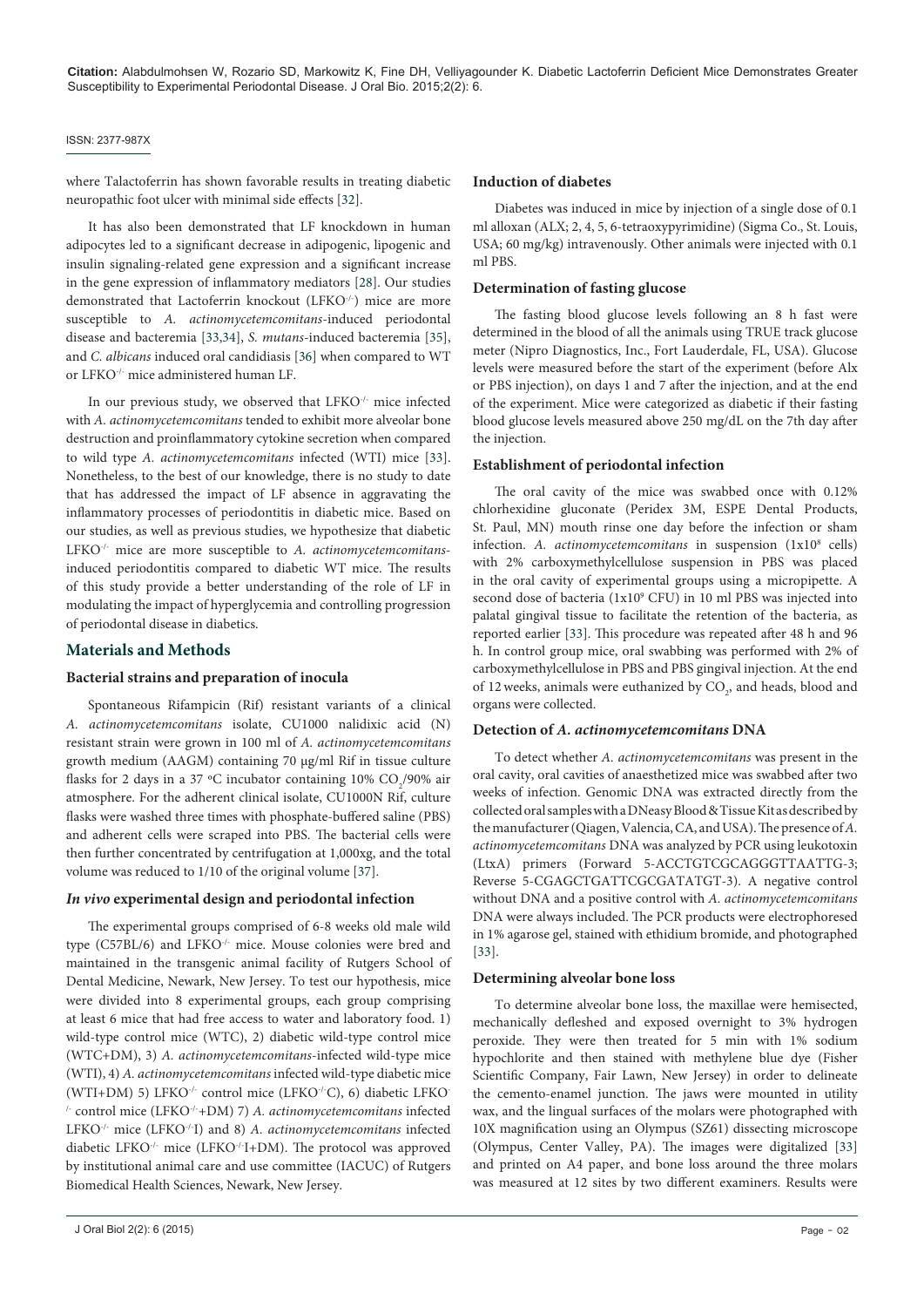#### ISSN: 2377-987X

presented in millimeters, and the significance in bone loss was calculated by comparing bone loss means of the control group with those of the infected diabetic and non-diabetic group of WT and LFKO<sup>-/-</sup> mice using one-way analysis of variance (ANOVA) [[38\]](#page-5-6).

#### **Complete blood count (CBC)**

Blood was obtained by retro-orbital phlebotomy under anesthesia, heparinized and complete blood count was determined using an automated H1 Technicon system (Antech Diagnostics, New Hyde park, NY, USA).

#### **Statistics**

Statistical analysis was performed for the experiment using one-way ANOVA test to compare intergroup differences. When appropriate, post hoc analysis of significant differences revealed by ANOVA was also performed using an all-pair wise Tukey's HST test with the JMP software SAS 9.1 (SAS Institute, Cary, NC, USA). P values of less than 0.05 were considered statistically significant. Continuous variables were compared by pair wise t test for two independent samples.

#### **Results**

#### **Induction of diabetes and blood glucose levels in WT and LFKO-/- mice**

Diabetes was induced by a single intravenous injection of alloxan in both WT and LFKO<sup>-/-</sup> mice. The mice were considered diabetic when their blood glucose level was 250 mg/dL or above. We found that LFKO<sup>-/-</sup>+DM mean blood glucose was significantly higher than WT+DM (P<0.05). No significant difference was found in the fasting blood glucose and food intake levels between the infected and shaminfected in all the experimental groups. We have used the one-way ANOVA to determine the weight gain or weight loss among the groups and within the same group at different time points (0, 3, 6, 9 and 12 weeks). During the experimental period a progressive increase in body weight was observed in all groups of mice. There was no significant difference in the weight gain or loss observed between any of the experimental groups.

#### **Alveolar bone loss due to alloxan-induced diabetes and/or**  *A. actinomycetemcomitans* **infection**

Colonization of oral cavities infected by *A. actinomycetemcomitans* was determined by PCR using LtxA specific primer. In contrast, none of the sham-infected animals were found to harbor *A. actinomycetemcomitans* [\(Figure 1](#page-2-0)). Levels of bone loss (distance from the CEJ to the alveolar bone crest) determined 12 weeks after *A. actinomycetemcomitans* or sham infection was significantly less in WTC (0.6 mm±0.35) than in the other experimental groups. Compared to the bone loss levels in these healthy controls, mice that were infected with *A. actinomycetemcomitans*, DM or both tended to have higher amounts of bone loss. These differences were statistically significant except when WTC and LFKO<sup>-/-</sup> C mice are compared. Generally, hyperglycemic mice exhibited significantly higher bone loss when compared to those with normal glucose levels. Animal who are LFKO<sup>-/-</sup> tend to have more bone loss than corresponding WT mice. LFKO-/-I had significantly greater bone loss (P<0.01) compared to LFKO<sup>-/-</sup>C mice. Diabetic LFKO<sup>-/-</sup>I mice had significantly (P<0.01) higher amounts of bone loss (2.3 mm  $\pm$ 0.63) than animals in any

<span id="page-2-0"></span>

**Figure 1: Representative gel picture of detection of** *A. actinomycetemcomitans* **DNA from the oral cavity of infected diabetic and non-diabetic mice after 12 weeks of post infection.** *A. actinomycetemcomitans* DNA was detected by PCR using *A. actinomycetemcomitans LtxA*-specific primers. Genomic DNA extracted from *A. actinomycetemcomitans* was also subjected to PCR as a positive control. 1) Positive control and 2-6) *A. actinomycetemcomitans* DNA from infected mice.

other experimental group. When we compared the bone loss between WTI and WTC+DM, both groups demonstrated similar amounts of bone loss. The same trend was also observed between LFKO<sup>-/-</sup>C+DM and LFKO-/-I mice group ([Table 1](#page-2-1)).

#### **Peripheral blood counts**

Platelet counts were measured 12 weeks following *A. actinomycetemcomitans* infection or sham infection. Compared to sham-infected non-diabetic mice, infection and diabetes caused a significant increase in platelet counts with the highest counts being in WTI+DM mice. LFKO-/- mice had significantly lower platelet counts than corresponding WT animals with LFKO<sup>-/-</sup>I+DM animals having the lower platelet counts (K/CMM), a value that is significantly lower than counts measured in other groups. Compared to un-infected non-diabetic animals, mice infected with *A. actinomycetemcomitans* and diabetic mice were observed to have increased blood neutrophil counts. All groups of LFKO-/- mice had significantly lower neutrophil counts when compared to WT group. In addition, LFKO-/-I+DM mice neutrophil counts (8.5±0.71) were non-significantly lower than other LFKO-/- mice group [\(Table 2\)](#page-3-0).

#### **Discussion**

<span id="page-2-1"></span>**Table 1:** *A. actinomycetemcomitans*-induced alveolar bone loss in WT and LFKO<sup>-/-</sup> diabetic and non-diabetic mice.

| Mice groups              | Mean total bone    |  |
|--------------------------|--------------------|--|
|                          | loss/group (mm)    |  |
| <b>WTC</b>               | $0.6 + 0.35$       |  |
| <b>WTI</b>               | $1.30\pm0.59*$     |  |
| WTC+DM                   | $1.27 \pm 0.53$    |  |
| WTI+DM                   | $1.77 \pm 0.50$    |  |
| LFKO <sup>-/-</sup> C    | $0.93 + 0.41$      |  |
| LFKO-H                   | 1.85±0.70\$        |  |
| LFKO <sup>-/-</sup> C+DM | $1.69 \pm 0.63$ @  |  |
| LFKO <sup>-/-</sup> I+DM | $2.30 \pm 0.63 \#$ |  |

Alveolar bone loss was measured at 12 sites on the lingual surface as described in the materials and methods. Asterisks indicate statistical significance between the groups as calculated by one-way ANOVA with post-hoc testing. \*P<0.05 significance between WTC vs WTI. #P<0.05 significant difference between WTI+DM vs. LFKO<sup>-/-</sup>I+DM groups, @P<0.05 significant difference between WTC+DM vs. LFKO<sup>-/-</sup>C+DM groups, \$P<0.05 significant difference between LFKO-/-C vs. LFKO-/-I groups.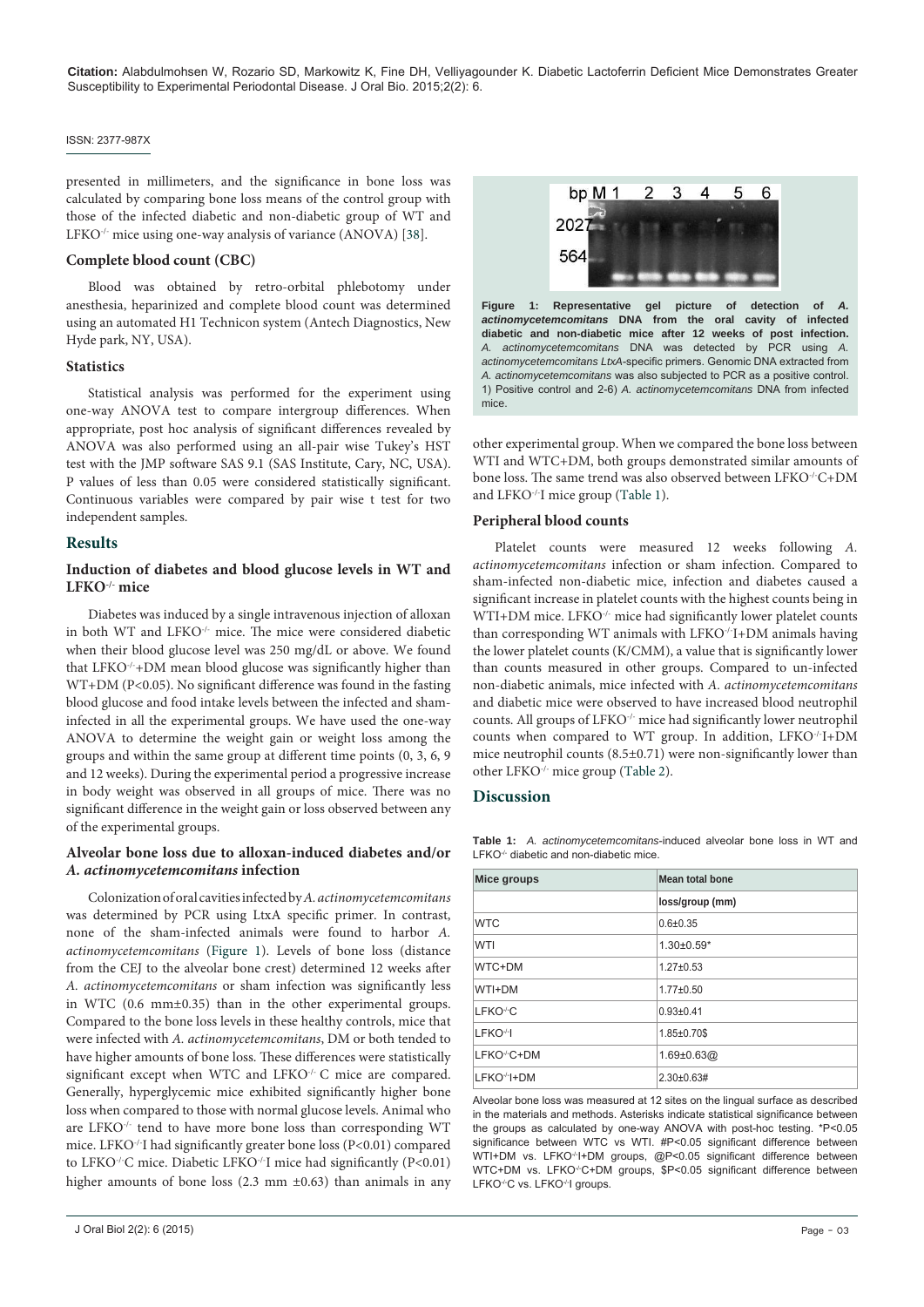#### ISSN: 2377-987X

<span id="page-3-0"></span>**Table 2:** Peripheral blood counts during experimental periodontitis in WT and LFKO<sup>-/-</sup> diabetic and non-diabetic mice.

| Mice groups              | <b>Mean Neutrophils</b> | <b>Mean Platelet counts</b> |
|--------------------------|-------------------------|-----------------------------|
|                          | Counts (%)              | (K/CMM)                     |
| <b>WTC</b>               | $38 + 1.41$             | 815±21.2                    |
| WTI                      | $48+8.49*$              | 921±41.7                    |
| WTC+DM                   | 41±1.41                 | 977±10.6*                   |
| WTI+DM                   | $43.5 \pm 3.54$         | 1379±35.4*                  |
| LFKO <sup>-/-</sup> C    | $19.5 + 6.43$           | 610±29.9#                   |
| LFKO-H                   | $10.5 \pm 0.71 \#$      | 721±43.1\$                  |
| LFKO <sup>-/-</sup> C+DM | $10+2.81#$              | $310+19.1***$               |
| LFKO <sup>-/-</sup> I+DM | $8.5 \pm 0.71 \#$       | 394±5.66**                  |

**Peripheral leucocytes count during experimental periodontitis.** Blood samples were collected after 12 weeks of post-infection with or without diabetics and analyzed for platelet and neutrophil counts. Significance in the levels were analyzed in duplicate experiments using ANOVA and post hoc Tukey' HST test between the groups. The data shown are means ±SEM. Asterisks indicate statistical significance (P<0.05) differences between the groups as calculated by one-way ANOVA. **Platelet counts;** \*P<0.05 significant difference between WTC vs. WTC+DM; WTI+DM groups, #P<0.05 significant difference between WTC vs. LFKO<sup>-/-</sup>C groups, \$P<0.05 significant difference between WTI vs. LFKO-<sup>1-</sup>I groups, \*\*P<0.05 significant difference between LFKO<sup>-/-</sup>C vs. LFKO<sup>-/-</sup>C+DM; LFKO<sup>-/</sup>I+DM. **Neutrophil counts;** \*P<0.05 significant difference between WTC vs. WTI group, #P<0.05 significant difference between LFKO<sup>-/-</sup>C vs. LFKO<sup>-/-</sup>I; LFKO-/-C+DM; LFKO-/-I+DM.

Lactoferrin is a part of the innate immune system and possess antibacterial, antiviral and antifungal properties [\[39\]](#page-5-7). Knocking out the LF gene, which is responsible for LF protein secretion in LFKO<sup>-/-</sup> mice, will render their immunity impaired, leaving the host susceptible to invasion by different pathogens. Our current results concur with previous studies that found LFKO-/- mice to be more predisposed to oral bacterial infections compared to WT mice [[33\]](#page-5-1).

Our study also demonstrated that diabetic mice are more prone to *A. actinomycetemcomitans*-induced periodontal disease than non-diabetic animals. *A. actinomycetemcomitans* infected diabetic LFKO-/- mice experienced greater bone loss than animals that were either diabetic WT or non-diabetic LFKO-/- mice. Several studies have investigated experimental periodontitis in diabetic animal models and corroborate our findings. Pontes Anderson et al. results are consistent with our results, which showed that Goto-Kakizaki (GK; type-2 DM) rats with ligature-induced periodontitis have greater alveolar bone loss than the non-diabetic rats. Furthermore, when bone levels were examined in groups without induced periodontal disease, diabetic rats demonstrated greater amounts of bone loss than non-diabetic animals [\[40\]](#page-5-8). Similarly, Liu et al. reported that Zucker diabetic fatty (ZDF) rats presented with more severe bone resorption when infected with *P. gingivalis*-soaked ligatures around their molars in comparison to controls [\[22\]](#page-4-12).

*A. actinomycetemcomitans* oral inoculation stimulates T-cell proliferation, with a high percent of RANKL-expressing, CD4+ T-cells in non-obese diabetic mice (NOD). This explains the greater alveolar bone loss in diabetic NOD mice compared with prediabetic and non-diabetic NOD mice [[41](#page-5-9)]. It has been reported that *A. actinomycetemcomitans* infection accelerates alveolar bone loss in diabetic GK rats by increased rates of cell apoptosis in gingival epithelial and connective tissues [[42](#page-5-10)[,43\]](#page-5-11).

After administrating alloxan to WT and LFKO<sup>-/-</sup> mice the blood glucose level of diabetic groups were measured at different time points. LFKO-/- mice had higher blood glucose levels than their WT counterparts throughout the study, indicating that LF plays a role in regulating blood glucose, reducing hyperglycemia. It has been reported that the LF molecule's C-lobe interacts with different sugar molecules, subsequently lowering blood glucose [[44](#page-5-12)]. Moreno-Navarrete et al. have also reported that LF up-regulates insulin signaling *in vitro* by increasing 473SerAkt phosphorylation in HepG2 and 3T3-L1 cell lines. In addition, they found that LF increases insulin sensitivity *in vivo* [\[29](#page-4-19)]. Moreno-Navarrete et al. investigated the effect of LF gene knockdown on human adipocyte and found that it led to reduced expression of adipogenic and insulin-related genes (GLUT4 and IRS1), while the expression of inflammatory genes (IL-6, TNF-α and IL-8) were found to be elevated significantly [\[28\]](#page-4-18).

We found that neutrophil levels are lower in diabetic LFKO-/ mice compared to their WT counterparts. It has been reported that LF secretion from neutrophils is decreased in subjects with diabetes [[29](#page-4-19)]. Other studies have also pointed to a correlation between low "LF level" and neutropenia [[45](#page-5-13)]. Studies in humans and animals have illustrated defective neutrophil chemotactic, phagocytic and microbicidal actions in diabetics. In addition to impaired neutrophil adhesion to the endothelium and migration to inflamed sites, diabetes affects the production of reactive oxygen species and is associated with a decline in cytokines release and prostaglandin production by neutrophils. In diabetics there is a higher rate of leukocyte apoptosis and decreased lymph node retention capacity [\[46\]](#page-5-14).

Neutrophils are more sensitive than monocytes to diabetic conditions. Furthermore, it has also been reported that monocyte counts in the blood of type-1 diabetic patients is lower than nondiabetics as side effect of ketosis [\[47](#page-5-15)]. Diabetic WT groups presented



**Figure 2:** *A. actinomycetemcomitans***-induced alveolar bone loss was**  evaluated with or without diabetes in WT and LFKO<sup>+</sup> mice 12 weeks **after infection or sham infection.** Digital images at 10X magnification of defleshed and Methylene blue stained maxillary jaws from all the mice groups.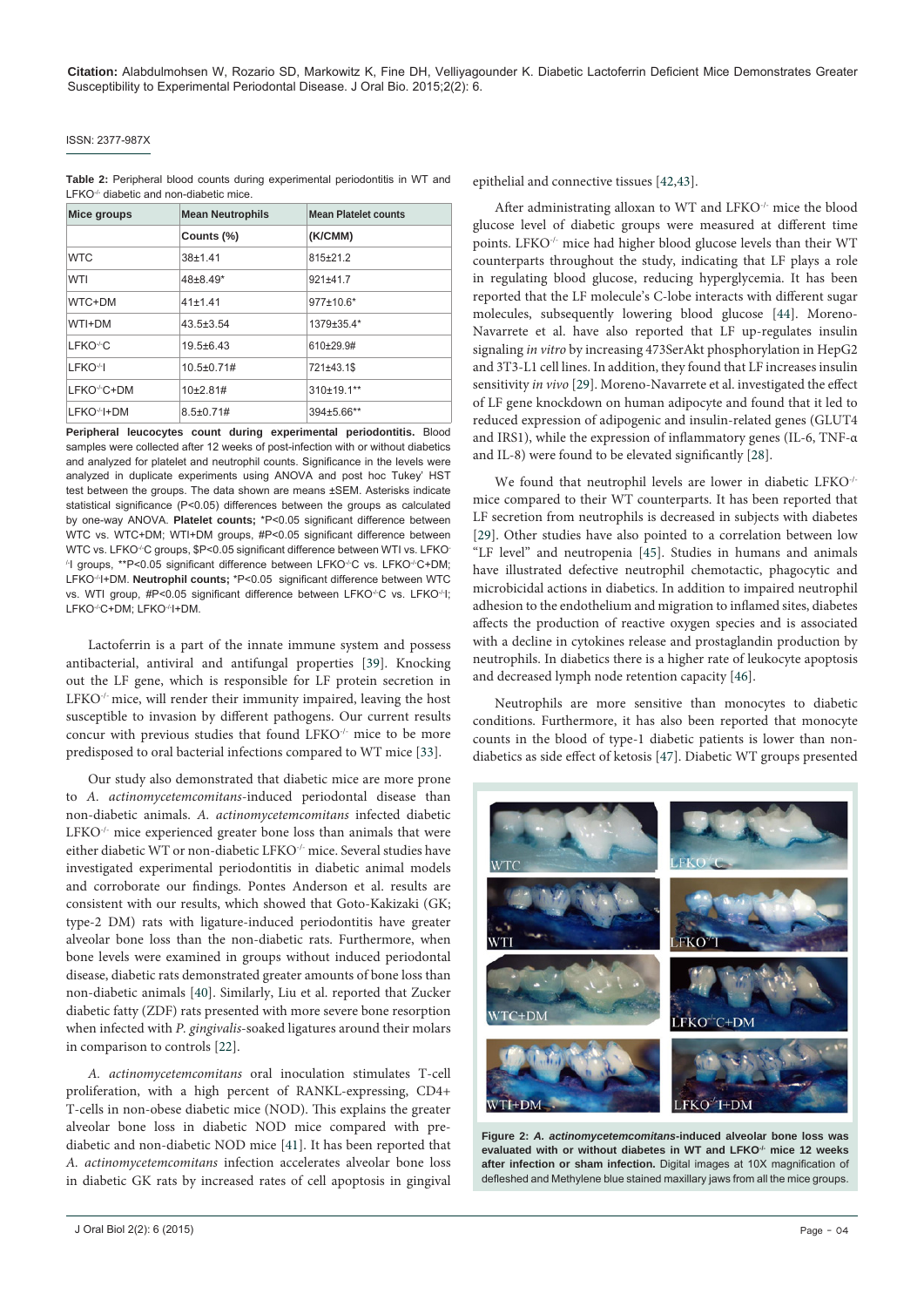#### ISSN: 2377-987X

with higher platelet counts than non-diabetic groups' while the LFKO- /- diabetic groups' platelet counts were lower than those of controls in non-diabetic LFKO-/- mice. These points to possible correlations between LF level and platelet counts. One report has pointed to an elevated LF level in ulcerative colitis and Crohn's disease, and its association with elevated platelet counts [[48](#page-5-16)]. There are contrasting reports regarding platelet counts in diabetic patients. Several reports have found higher platelet counts in diabetic subjects compared to their matched controls [\[49](#page-5-17)[,50\]](#page-5-18). Whereas, Hekimsoy et al. have measured the mean platelet volume (MPV) and mean platelet counts in diabetic subjects found that MPV was higher in significant manner, while the mean platelet counts was lower in diabetics compared to non-diabetic healthy subjects [\[51\]](#page-5-19). At this point, we don't have any explanation as to why platelet counts are lower in LFKO-/- diabetic mice when compared to WT diabetic mice. However, there are reports, which show that oral administration of LF increased the platelet counts [[52\]](#page-5-20). Furthermore, exogenous LF add-back to LFKO-/ mice studies are needed to elucidate the role of LF on platelet counts in diabetes.

#### **Conclusion**

In summary we can conclude from our results that diabetic lactoferrin deficient mice are more susceptible to *A. actinomycetemcomitans*-induced periodontitis compared to diabetic WT mice. LF treatment could be utilized in future studies to explore LF' role in reverting diabetes symptoms and diabetes complications as in periodontitis.

#### **References**

- 1. [Guggenheimer J, Moore PA, Rossie K, Myers D, Mongelluzzo MB, et al.](http://www.ncbi.nlm.nih.gov/pubmed/10807712)  [\(2000\) Insulin-dependent diabetes mellitus and oral soft tissue pathologies. I.](http://www.ncbi.nlm.nih.gov/pubmed/10807712)  [prevalence and characteristics of non-candidal lesions. Oral Surg Oral Med](http://www.ncbi.nlm.nih.gov/pubmed/10807712)  [Oral Pathol Oral Radiol Endod 89: 563-569.](http://www.ncbi.nlm.nih.gov/pubmed/10807712)
- <span id="page-4-22"></span>2. [Papapanou PN \(1996\) Periodontal diseases: epidemiology. Ann Periodontol](http://www.ncbi.nlm.nih.gov/pubmed/9118256)  [1: 1-36.](http://www.ncbi.nlm.nih.gov/pubmed/9118256)
- <span id="page-4-23"></span>3. [Feitosa AC, de Uzeda M, Novaes AB Jr \(1992\)](http://www.ncbi.nlm.nih.gov/pubmed/1303114) *Actinobacillus actinomycetemcomitans* [in Brazilian insulin-dependent individuals with](http://www.ncbi.nlm.nih.gov/pubmed/1303114)  [diabetes mellitus. Braz Dent J 3: 25-31.](http://www.ncbi.nlm.nih.gov/pubmed/1303114)
- 4. [Emingil G, Darcan S, Keskinoglu A, Kutukculer N, Atilla G \(2001\) Localized](http://www.ncbi.nlm.nih.gov/pubmed/11577961)  [aggressive periodontitis in a patient with type 1 diabetes mellitus: a case](http://www.ncbi.nlm.nih.gov/pubmed/11577961)  [report. J Periodontol 72: 1265-1270.](http://www.ncbi.nlm.nih.gov/pubmed/11577961)
- 5. [Cianciola LJ, Park BH, Bruck E, Mosovich L, Genco RJ \(1982\) Prevalence](http://www.ncbi.nlm.nih.gov/pubmed/7042797)  [of periodontal disease in insulin-dependent diabetes mellitus \(juvenile](http://www.ncbi.nlm.nih.gov/pubmed/7042797)  [diabetes\). J Am Dent Assoc 104: 653-660](http://www.ncbi.nlm.nih.gov/pubmed/7042797).
- <span id="page-4-24"></span>6. [Son SH, Choi SM, Han SB, Chung CP \(1986\) The prevalence and antibiotic](http://www.ncbi.nlm.nih.gov/pubmed/3474309)  susceptibility of Capnocytophaga and *[Actinobacillus actinomycetemcomitans](http://www.ncbi.nlm.nih.gov/pubmed/3474309)* [in the periodontal pockets of periodontitis patients with insulin-independent](http://www.ncbi.nlm.nih.gov/pubmed/3474309)  [diabetes mellitus. Taehan Chikkwa Uisa Hyophoe Chi 24: 961-968](http://www.ncbi.nlm.nih.gov/pubmed/3474309).
- <span id="page-4-25"></span>7. [Gislen G, Nilsson KO, Matsson L \(1980\) Gingival inflammation in diabetic](http://www.ncbi.nlm.nih.gov/pubmed/6937090)  [children related to degree of metabolic control. Acta Odontol Scand 38: 241-](http://www.ncbi.nlm.nih.gov/pubmed/6937090) [246.](http://www.ncbi.nlm.nih.gov/pubmed/6937090)
- <span id="page-4-26"></span>8. [Tervonen T, Oliver RC \(1993\) Long-term control of diabetes mellitus and](http://www.ncbi.nlm.nih.gov/pubmed/8349834)  [periodontitis. J Clin Periodontol 20: 431-435.](http://www.ncbi.nlm.nih.gov/pubmed/8349834)
- <span id="page-4-27"></span>9. [Salvi GE, Carollo-Bittel B, Lang NP \(2008\) Effects of diabetes mellitus on](http://www.ncbi.nlm.nih.gov/pubmed/18724865)  [periodontal and peri-implant conditions: update on associations and risks. J](http://www.ncbi.nlm.nih.gov/pubmed/18724865)  [Clin Periodontol 35: 398-409.](http://www.ncbi.nlm.nih.gov/pubmed/18724865)
- <span id="page-4-0"></span>10. [Persson GR, Persson RE \(2008\) Cardiovascular disease and periodontitis:](http://www.ncbi.nlm.nih.gov/pubmed/18724863)  [an update on the associations and risk. J Clin Periodontol 35: 362-379.](http://www.ncbi.nlm.nih.gov/pubmed/18724863)
- <span id="page-4-1"></span>11. [Deo V, Bhongade ML, Ansari S, Chavan RS \(2009\) Periodontitis as a](http://www.ncbi.nlm.nih.gov/pubmed/20139573)  [potential risk factor for chronic obstructive pulmonary disease: a retrospective](http://www.ncbi.nlm.nih.gov/pubmed/20139573)  [study. Indian J Dent Res 20: 466-470.](http://www.ncbi.nlm.nih.gov/pubmed/20139573)
- <span id="page-4-2"></span>12. [Saremi A, Nelson RG, Tulloch-Reid M, Hanson RL, Sievers ML, et al. \(2005\)](http://www.ncbi.nlm.nih.gov/pubmed/15616229)  [Periodontal disease and mortality in type 2 diabetes. Diabetes Care 28: 27-](http://www.ncbi.nlm.nih.gov/pubmed/15616229) [32.](http://www.ncbi.nlm.nih.gov/pubmed/15616229)
- <span id="page-4-3"></span>13. [Detert J, Pischon N, Burmester GR, Buttgereit F \(2010\) The association](http://www.ncbi.nlm.nih.gov/pubmed/21062513)  [between rheumatoid arthritis and periodontal disease. Arthritis Res Ther 12:](http://www.ncbi.nlm.nih.gov/pubmed/21062513)  [218.](http://www.ncbi.nlm.nih.gov/pubmed/21062513)
- <span id="page-4-4"></span>14. [Gurav A, Jadhav V \(2011\) Periodontitis and risk of diabetes mellitus. J](http://www.ncbi.nlm.nih.gov/pubmed/20923503)  [Diabetes 3: 21-28.](http://www.ncbi.nlm.nih.gov/pubmed/20923503)
- <span id="page-4-5"></span>15. Zambon JJ (1985) *[Actinobacillus actinomycetemcomitans](http://www.ncbi.nlm.nih.gov/pubmed/3882766)* in human [periodontal disease. J Clin Periodontol 12: 1-20.](http://www.ncbi.nlm.nih.gov/pubmed/3882766)
- <span id="page-4-6"></span>16. [Fine DH, Markowitz K, Furgang D, Fairlie K, Ferrandiz J, et al. \(2007\)](http://www.ncbi.nlm.nih.gov/pmc/articles/PMC2168549/)  *[Aggregatibacter actinomycetemcomitans](http://www.ncbi.nlm.nih.gov/pmc/articles/PMC2168549/)* and its relationship to initiation of [localized aggressive periodontitis: longitudinal cohort study of initially healthy](http://www.ncbi.nlm.nih.gov/pmc/articles/PMC2168549/)  [adolescents. J Clin Microbiol 45: 3859-3869.](http://www.ncbi.nlm.nih.gov/pmc/articles/PMC2168549/)
- <span id="page-4-7"></span>17. [Loe H, Brown LJ \(1991\) Early onset periodontitis in the United States of](http://www.ncbi.nlm.nih.gov/pubmed/1770420)  [America. J Periodontol 62: 608-616.](http://www.ncbi.nlm.nih.gov/pubmed/1770420)
- <span id="page-4-8"></span>18. [Castrillon CA, Hincapie JP, Yepes FL, Roldan N, Moreno SM, et al.](http://www.ncbi.nlm.nih.gov/pubmed/23857867)  [\(2013\) Occurrence of red complex microorganisms and](http://www.ncbi.nlm.nih.gov/pubmed/23857867) *Aggregatibacter actinomycetemcomitans* [in patients with diabetes. J Investig Clin Dent 6: 25-](http://www.ncbi.nlm.nih.gov/pubmed/23857867) [31.](http://www.ncbi.nlm.nih.gov/pubmed/23857867)
- <span id="page-4-9"></span>19. [Robert AA, Rass MD, Al-Zoman KH, Al-Sohail, AM, Alsuwyed AS, et al.](http://www.ncbi.nlm.nih.gov/pubmed/20844819)  [\(2010\) Determinants of periodontopathogens in microbiological monitoring of](http://www.ncbi.nlm.nih.gov/pubmed/20844819)  [diabetic patients with periodontitis. Saudi Med J 31: 1044-1048.](http://www.ncbi.nlm.nih.gov/pubmed/20844819)
- <span id="page-4-10"></span>20. [Murakami M, Suzuki J, Yamazaki S, Ikezoe M, Matsushima R, et al. \(2013\)](http://link.springer.com/article/10.1186%2F1471-2334-13-557)  High incidence of *[Aggregatibacter actinomycetemcomitans](http://link.springer.com/article/10.1186%2F1471-2334-13-557)* infection in [patients with cerebral infarction and diabetic renal failure: a cross-sectional](http://link.springer.com/article/10.1186%2F1471-2334-13-557)  [study. BMC Infect Dis 13: 557.](http://link.springer.com/article/10.1186%2F1471-2334-13-557)
- <span id="page-4-11"></span>21. [Hyvarinen K, Salminen A, Salomaa V, Pussinen PJ \(2015\) Systemic exposure](http://www.ncbi.nlm.nih.gov/pubmed/24791962)  [to a common periodontal pathogen and missing teeth are associated with](http://www.ncbi.nlm.nih.gov/pubmed/24791962)  [metabolic syndrome. Acta Diabetol 52: 179-182.](http://www.ncbi.nlm.nih.gov/pubmed/24791962)
- <span id="page-4-12"></span>22. [Liu R, Bal HS, Desta T, Krothapalli N, Alyassi M, et al. \(2006\) Diabetes](http://www.ncbi.nlm.nih.gov/pubmed/16723646)  [enhances periodontal bone loss through enhanced resorption and diminished](http://www.ncbi.nlm.nih.gov/pubmed/16723646)  [bone formation. J Dent Res 85: 510-514.](http://www.ncbi.nlm.nih.gov/pubmed/16723646)
- <span id="page-4-13"></span>23. [Nagasawa T, Noda M, Katagiri S, Takaichi M, Takahashi Y, et al. \(2010\)](http://www.ncbi.nlm.nih.gov/pubmed/20467171)  [Relationship between periodontitis and diabetes - importance of a clinical](http://www.ncbi.nlm.nih.gov/pubmed/20467171)  [study to prove the vicious cycle. Intern Med 49: 881-885.](http://www.ncbi.nlm.nih.gov/pubmed/20467171)
- <span id="page-4-14"></span>24. [Preshaw PM, Alba AL, Herrera D, Jepsen S, Konstantinidis A, et al. \(2012\)](http://www.ncbi.nlm.nih.gov/pubmed/22057194)  [Periodontitis and diabetes: a two-way relationship. Diabetologia 55: 21-31.](http://www.ncbi.nlm.nih.gov/pubmed/22057194)
- <span id="page-4-15"></span>25. [Fine DH, Furgang D, Beydouin F \(2002\) Lactoferrin iron levels are reduced](http://www.ncbi.nlm.nih.gov/pubmed/12083535)  [in saliva of patients with localized aggressive periodontitis. J Periodontol 73:](http://www.ncbi.nlm.nih.gov/pubmed/12083535)  [624-630.](http://www.ncbi.nlm.nih.gov/pubmed/12083535)
- <span id="page-4-16"></span>26. [Sharma S, Sinha M, Kaushik S, Kaur P, Singh TP \(2013\) C-lobe of lactoferrin:](http://www.hindawi.com/journals/bri/2013/271641/)  [the whole story of the half-molecule. Biochem Res Int 2013: 8.](http://www.hindawi.com/journals/bri/2013/271641/)
- <span id="page-4-17"></span>27. [Artym J \(2012\) A remedy against obesity? The role of lactoferrin in the](http://www.ncbi.nlm.nih.gov/pubmed/23175349)  [metabolism of glucose and lipids. Postepy Hig Med Dosw 66: 937-953.](http://www.ncbi.nlm.nih.gov/pubmed/23175349)
- <span id="page-4-18"></span>28. [Moreno-Navarrete JM, Ortega F, Moreno M, Serrano M, Ricart W, et al.](http://www.ncbi.nlm.nih.gov/pubmed/24571258)  [\(2014\) Lactoferrin gene knockdown leads to similar effects to iron chelation in](http://www.ncbi.nlm.nih.gov/pubmed/24571258)  [human adipocytes. J Cell Mol Med 18: 391-395.](http://www.ncbi.nlm.nih.gov/pubmed/24571258)
- <span id="page-4-19"></span>29. [Moreno-Navarrete JM, Ortega FJ, Bassols J, Ricart W, Fernandez-Real JM](http://www.ncbi.nlm.nih.gov/pubmed/19584176)  [\(2009\) Decreased circulating lactoferrin in insulin resistance and altered](http://www.ncbi.nlm.nih.gov/pubmed/19584176)  [glucose tolerance as a possible marker of neutrophil dysfunction in type 2](http://www.ncbi.nlm.nih.gov/pubmed/19584176)  [diabetes. J Clin Endocrinol Metab 94: 4036-4044.](http://www.ncbi.nlm.nih.gov/pubmed/19584176)
- <span id="page-4-20"></span>30. [Dodds MW, Yeh CK, Johnson DA \(2000\) Salivary alterations in type 2 \(non](http://www.ncbi.nlm.nih.gov/pubmed/11014514)[insulin-dependent\) diabetes mellitus and hypertension. Community Dent Oral](http://www.ncbi.nlm.nih.gov/pubmed/11014514)  [Epidemiol 28: 373-381.](http://www.ncbi.nlm.nih.gov/pubmed/11014514)
- <span id="page-4-21"></span>31. [Li YM, Tan AX, Vlassara H \(1995\) Antibacterial activity of lysozyme and](http://www.ncbi.nlm.nih.gov/pubmed/7489363)